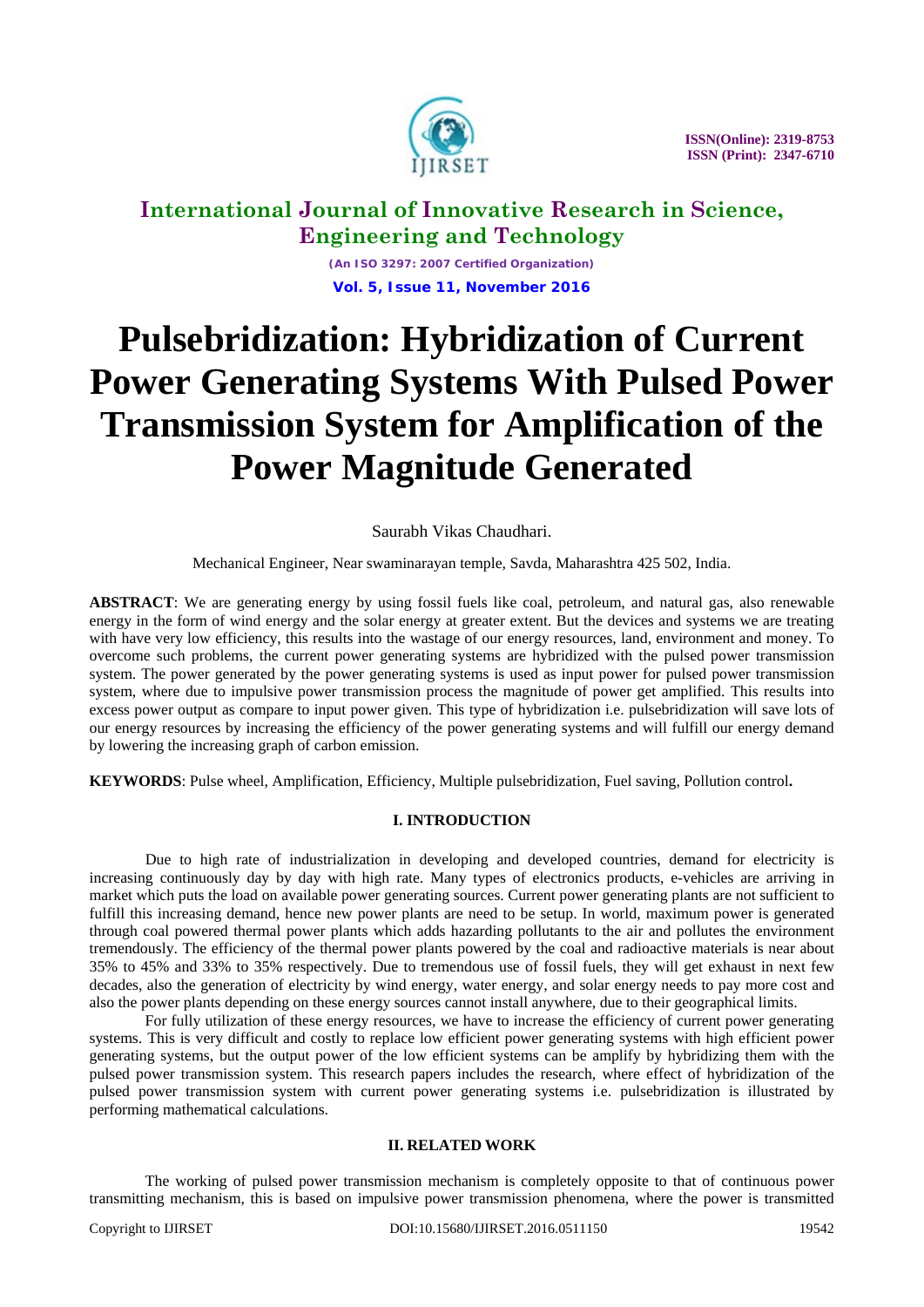

 **ISSN(Online): 2319-8753 ISSN (Print): 2347-6710**

## **International Journal of Innovative Research in Science, Engineering and Technology**

*(An ISO 3297: 2007 Certified Organization)* **Vol. 5, Issue 11, November 2016**

from input shaft to the output shaft discontinuously i.e. impulsively. The pulsed power transmission system has two backgrounds,

- Pulsed power transmission based on Internal Combustion Engine.
- Pulsed power transmission based on gravitational energy i.e. P *impulsive* = 2P *actual*.

#### **2.1 Pulsed power transmission based on Internal Combustion Engine**:

It describes that, When I.C. engine is in running state, it works on four strokes which are suction stroke, compression stroke, expansion stroke, and exhaust stroke. During the expansion stroke of a single cylinder engine, due to fuel blast in blast chamber (cylinder), thrust is produced and this produced thrust pushes the piston downward. The reciprocating motion of piston in downward direction pushes the crank for certain degrees during every 720 degree rotation. This process tends to add a power pulse indirectly to the flywheel which is fixed on the engine shaft. By replacing the cylinder and crank arrangement with flywheel mounted with single friction tooth on its circumference, we can directly add 2 power pulses (power equal to expansion stroke) to the flywheel in every 720 degree of its rotation. In internal combustion engine, the power added during the expansion stroke due to fuel blast in combustion chamber in the engine shaft is impulsive in nature.



Fig. 1. (a) piston crank arrangement with flywheel and its downward motion during expansion stroke. (b) 3D view of pulse wheel/ flywheel.

Fig. 1 (a) shows expansion stroke of 4 stroke single cylinder internal combustion engine. During expansion stroke crank shaft and crank travels circular path of  $150<sup>0</sup>$  from the vertical axis due to thrust power produced by fuel blast, and remaining  $30^0$  out of  $180^0$  is due to momentum gained by engine components. During this  $150^0$  movement of crank, the flywheel keyed on the crank shaft also travels the same  $150^\circ$  angular distance with same direction and power. In Fig. 1 (b) piston crank arrangement is replaced by one friction tooth which are fixed on the circumferential surface of flywheel or wheel by keeping gap between them. All these modifications structured a mechanical component pulse wheel/flywheel. The component name pulse wheel/ flywheel is collaborated name describes pulse wheel or pulse flywheel. There is difference of only weight between the pulse wheel and pulse flywheel; pulse wheel is light in weight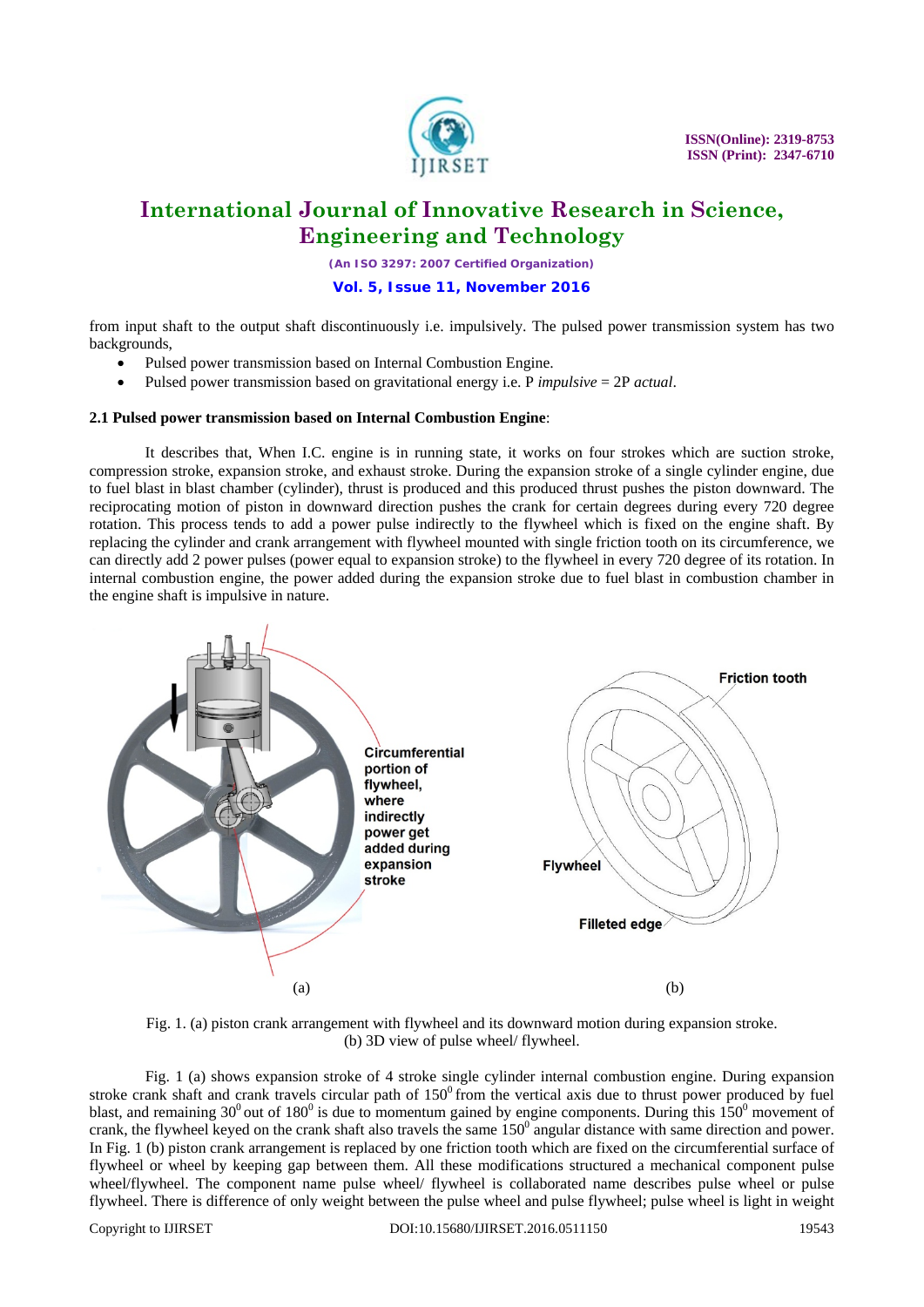

*(An ISO 3297: 2007 Certified Organization)* **Vol. 5, Issue 11, November 2016**

and consist of base wheel and friction tooth(s), while pulse flywheel is heavy in weight and consist of base flywheel and friction tooth(s). Due to light weight, pulse wheel is used when there is need to transmit power only and due to heavy weight, pulse flywheel is used when there is need of power transmission as well as energy storage. Pulse wheel/flywheel can transmit the power discontinuously i.e. impulsively through surface contact from one shaft to another shaft using intermediate power transferring component mounted on that another shaft and this forms pulse power transmitting mechanism. To make the smooth contact with the surface of intermediate power transmitting component in the mechanism, the contact starting edge of each friction tooth is filleted. Material of friction tooth(s) is selected such that it posses higher friction grip with the surface of intermediate power transmitting component, and high wear resistant property at high working temperature.

#### **2.2 Pulsed power transmission based on gravitational energy**:

It describes that, when the power is transmitted from one mechanism to second mechanism or from one shaft to other shaft in vertical downward direction impulsively through intermittent contact in purpose to maintain the continuous motion of energy receiving mechanism to the design values and to obtain excess power output, then the process of power transmission is to be called as pulsed power transmission or impulsive power transmission. This means that when the mass is applied suddenly on the object having mass, the magnitude of the gravitational constant "g" acting on that mass which is 9.81 m/sec<sup>2</sup> becomes twice at that instant i.e.  $9.81 * 2 = 19.62$  m/sec<sup>2</sup>. This results into increase in overall output power which is near about twice in magnitude of actual given input power i.e. P *impulsive* = 2P *actual* . According to this methodology the magnitude of the torque becomes twice due to power transmission in sudden manner from input shaft to output shaft, and this results into increase in overall power output.

These both methodologies has given birth to power transmitting component pulse wheel/ flywheel. Due to friction tooth(s), it transmits the power in sudden manner i.e. impulsively.

#### **III. PULSEBRIDIZATION**

In pulsebridization, pulsed power transmission system is connected with the another power generating system to amplify the magnitude of power generated by that power generating system. The system of which output power is used to run connected pulsed power transmission system is called as primary power generating system in pulsebridization process. For pulsebridization the power generated by the primary power generating system or any other available power source is used as a input power for the pulsed power transmission system, where the impulsive power transmission takes place between pulse wheel/ flywheel and corresponding intermediate power transmitting component mounted on another shaft i.e. power wheel or power flywheel. Power wheel is light in weight and performs the function of power transmission only, while power flywheel is heavy in weight and performs the function of power transmission as well as energy storage. Material for circumferential surface of power wheel and power flywheel is selected such that, it posses higher friction grip with contacting surface of friction tooth(s) and posses resistant to wear and tear at high working temperature. Impulsive power transmission between pulse wheel/ flywheel and intermediate power transmitting component, results into amplification of the magnitude of the power received from primary power generating source. For pulsed power transmission one of the following pair can be used for power transmission between input and output shaft,

- Pulse wheel & power flywheel,
- Power wheel & pulse flywheel,
- Power wheel & pulse wheel.

Some arrangements of pulse wheel/ flywheel and intermediate power transmitting components for pulsed power transmission are described below: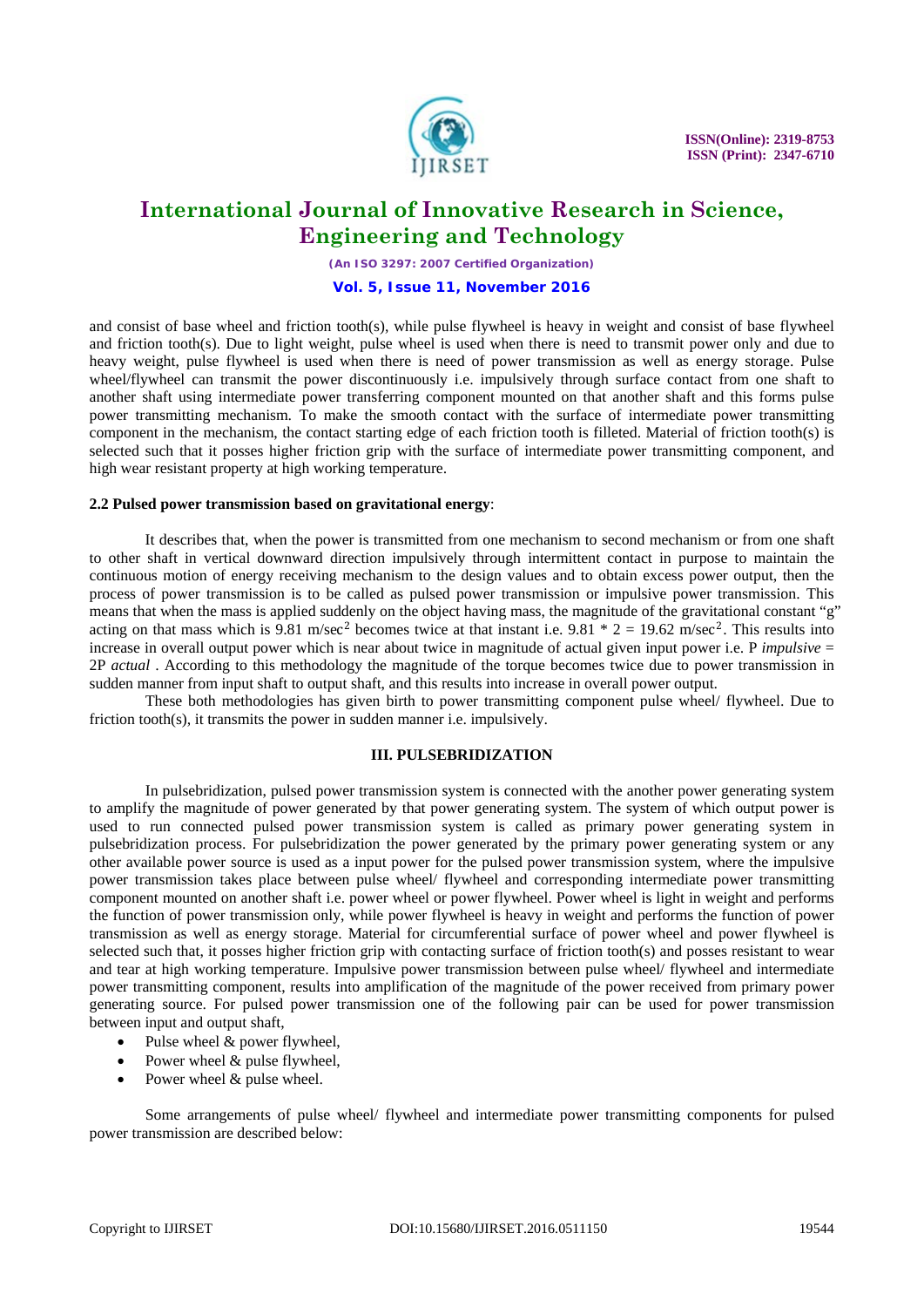

*(An ISO 3297: 2007 Certified Organization)* **Vol. 5, Issue 11, November 2016**



Fig. 2. various arrangements of pulse wheel/ flywheel and intermediate power transmitting components power wheel and power flywheel, to obtain pulsed power transmission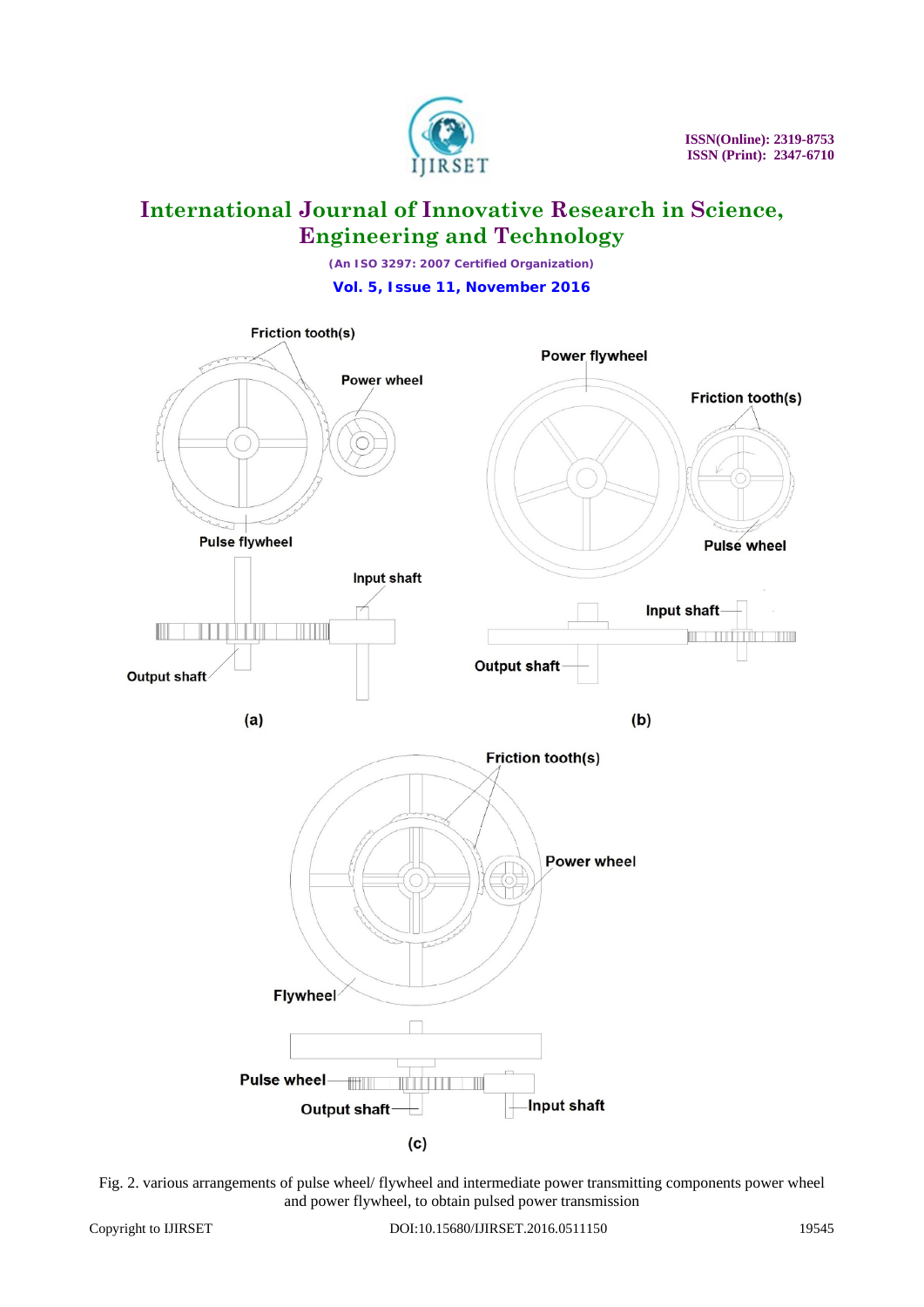

*(An ISO 3297: 2007 Certified Organization)* **Vol. 5, Issue 11, November 2016**

As shown in Fig. 2, figure (a) describes the arrangement for pulsed power transmission in which power wheel is mounted on input shaft and pulse flywheel is mounted on output shaft. Pulse flywheel is heavy in weight, hence it performs the function of power transmission as well as energy storage. Power wheel transmits power impulsively to the pulse flywheel from input to output shaft through friction tooth(s) fixed on circumferential surface of pulse flywheel. Figure (b) describes the arrangement in which pulse wheel is mounted on input shaft and power flywheel is mounted on output shaft of the mechanism. The heavy weight power flywheel transmits power as well as stores developed excess energy. Pulse wheel transmits power to the power flywheel impulsively from input to output shaft through friction tooth(s). Since pulse wheel is provided on input shaft in this arrangement, mechanism is capable to transmit large number of power pulses in single rotation as compare to other arrangements. Figure (c) describes the arrangement to obtained pulsed power transmission in which power wheel is mounted on input shaft and pulse wheel is mounted on output shaft provided with extra flywheel to store energy. This arrangement is feasible to use when the power is need to be transfer with different radial ratio, and hence it does not restricts the radius of energy storing component in mechanism. But as compare to other arrangements described earlier, prime mover to be used for this arrangement requires high starting torque because of large radius of flywheel.

The difference between pulsed power transmission mechanism and pulsed power transmission system is that, pulsed power transmission mechanism consists only pair<sup>[1](#page-4-0)</sup> of pulse wheel/ flywheel and power wheel or power flywheel, while pulsed power transmission system consists generator and a prime mover with the pair of pulse wheel/ flywheel and power wheel or power flywheel.



Fig. 3. general structure for pulsebridization of power generating system

As shown in Fig. 3, the power wheel is mounted on input shaft and the pulse flywheel is mounted on the output shaft, where generator is connected to the output shaft. Input shaft rotated by means of prime mover. Prime

 $\overline{a}$ 

<span id="page-4-0"></span><sup>&</sup>lt;sup>1</sup> In this research paper, for pulse power transmission pair of power wheel and pulse flywheel is used and calculations *are performed according to it. One can use pair of pulse wheel and power flywheel or pulse wheel and power wheel to obtain pulsed power transmission, this system is very flexible to construct.*  Copyright to IJIRSET **DOI:10.15680/IJIRSET.2016.0511150** 19546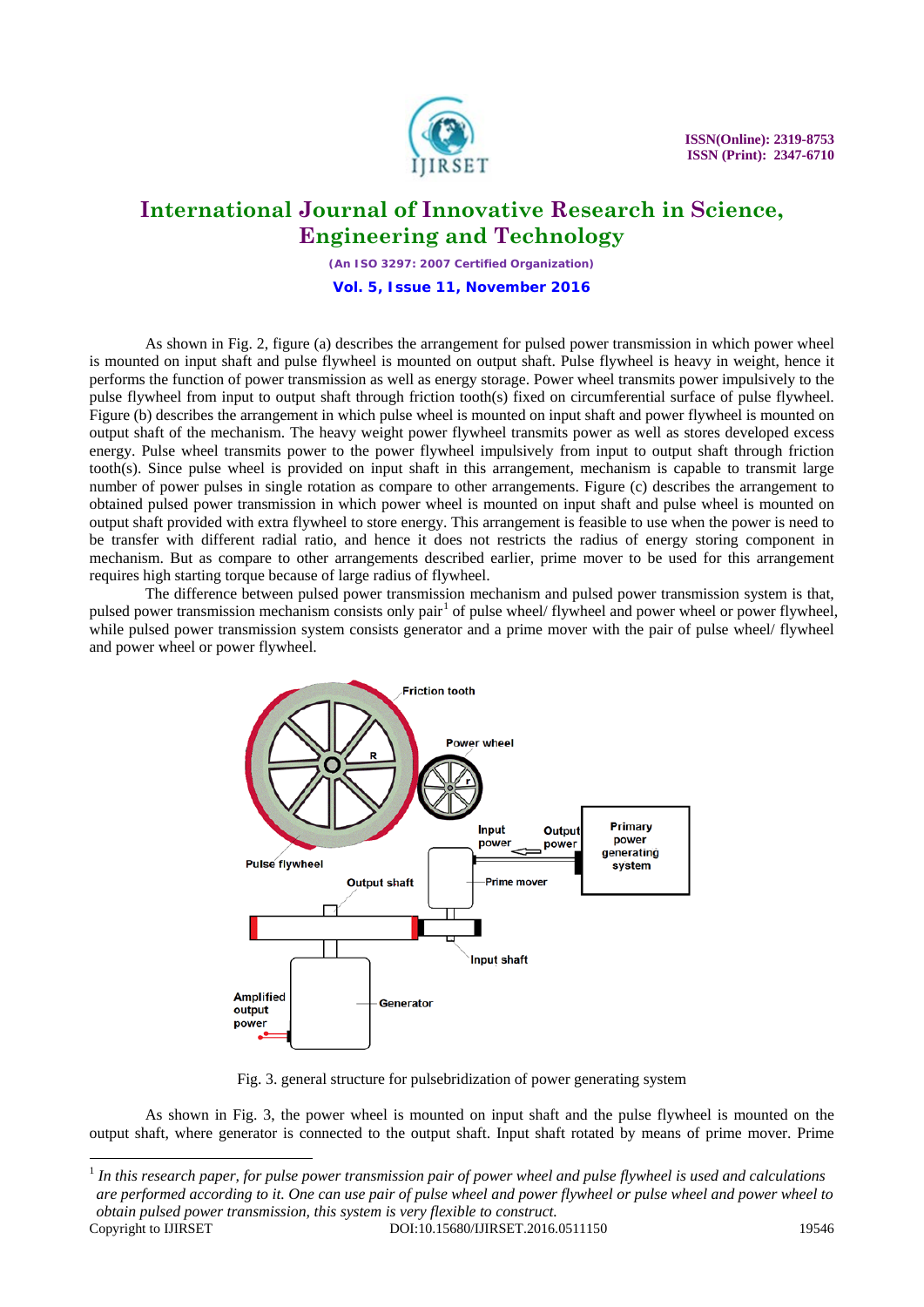

*(An ISO 3297: 2007 Certified Organization)* **Vol. 5, Issue 11, November 2016**

mover receives power from primary power generating system. Energy gained by power wheel is impulsively transmitted to pulse flywheel through friction tooth(s). Pulse flywheel consists 2 friction tooth(s), it means that in compete  $720^{\circ}$  rotation of output shaft, power wheel will deliver 4 power pulses to the pulse flywheel. The power wheel act as the intermediate power transmitting component between pulse flywheel and input shaft. The pulse flywheel is heavy in weight, thus it performs the function of power transmission and energy storage. Each friction tooth posses high frictional grip with contacting surface of power wheel. To increase the frictional grip, friction tooth(s) are provided with grippers which works as the traction edges .

For pulsebridization, solar panel (PV cells) and wind turbine are considered as the primary power sources and electric motor, gas turbine, steam turbine, hydro turbine, and I. C. engine are taken as prime movers because these mechanical devices consist rotating shafts.

Table 1. Considered values for performing all the mathematical calculations in this research paper.

| Speed of generator shaft (4 pole, 50 Hz)         | 1500 RPM |
|--------------------------------------------------|----------|
| Radial ratio between Pulse flywheel (R) and      |          |
| power wheel $(r)$ i.e. R: r                      | 3:1      |
| Speed of input shaft                             | 4500 RPM |
| Number of friction tooth(s) on pulse flywheel    | റ        |
| Number of power pulses in $720^{\circ}$ rotation | 4        |

Pulse flywheel having 2 friction tooth(s), is considered for power transmission. This means that, in complete  $720^{\circ}$  rotation, power wheel will transmit 4 power pulses to pulse flywheel i.e. power equal to 4 power strokes.

### **3.1 Pulsebridization of solar power generation system:**



Fig. 4. pulsebridized photo voltaic cells (solar panel)

As shown in Fig. 4, in pulsebridization of photo voltaic cells i.e. solar panel, electric motor is used as prime mover to rotate power wheel. Power wheel is mounted on the shaft of electric motor. The solar panel converts the solar energy into electrical energy and transmits it to the electric motor through charge controller and inverter. Rotational motion of the electric motor tends power wheel to rotate. The energy gained by the power wheel is impulsively transmitted to the pulse flywheel through friction tooth(s). Due to impulsive power transmission between pulse flywheel and power wheel, excess energy get developed in output shaft. The generator connected with the output shaft converts the developed mechanical energy into electrical energy. The output power obtained from the generator is amplified output power.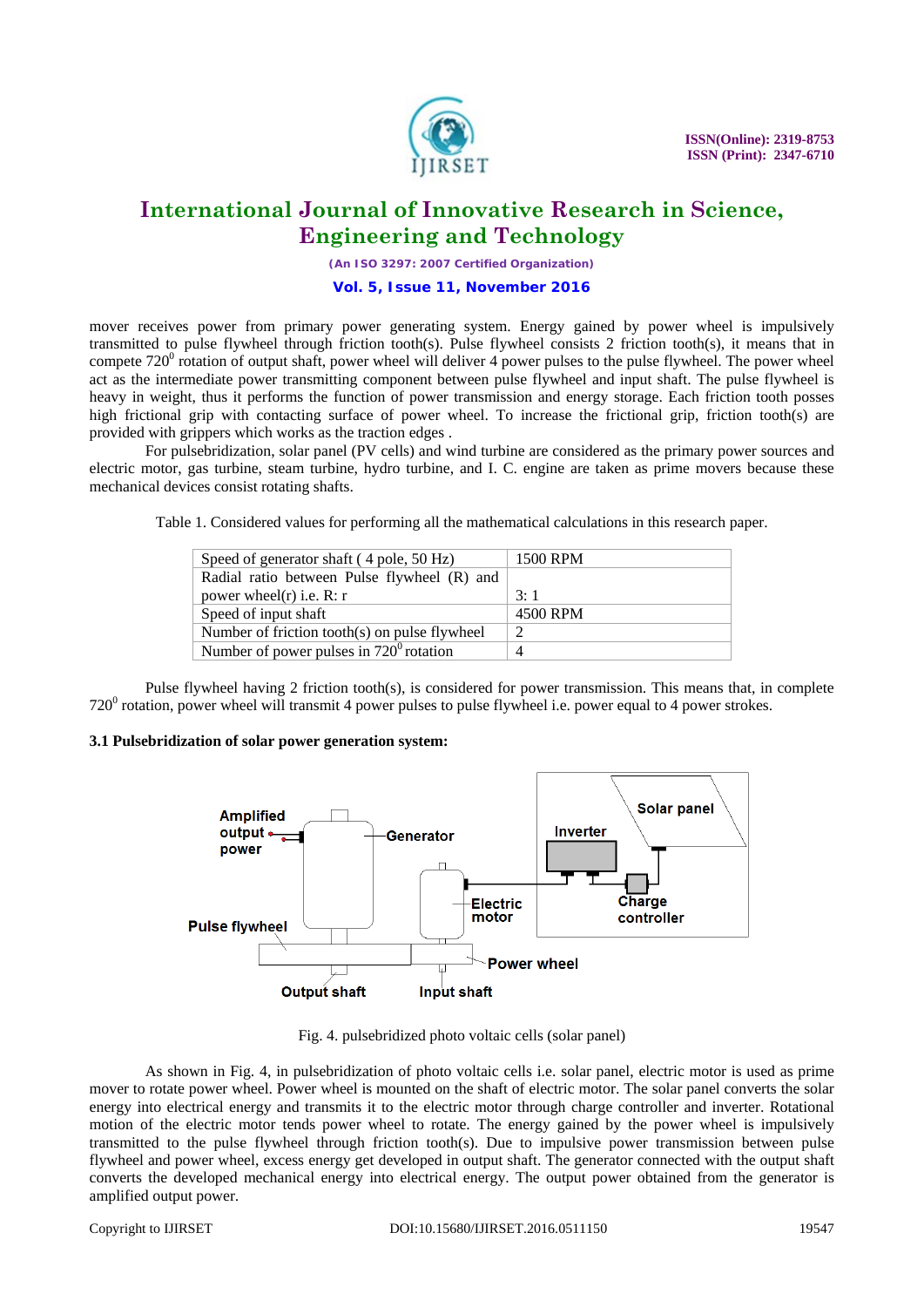

*(An ISO 3297: 2007 Certified Organization)* **Vol. 5, Issue 11, November 2016**

Table 2. Technical specification of the solar panel, as a input power source,

| Output power            | 100 KW                   |
|-------------------------|--------------------------|
| Energy generation       | 1,55,000 Units per Annum |
| Floor area              | $1000$ Sq. m.            |
| Cost as per 70 RS/Watt  | 70,00,000 Rs.            |
| Speed of electric motor | 4500 RPM                 |

To find torque T, generated at the shaft of electric motor,

 $power = \frac{2\pi * speed * torque}{60}$  Watt

substituting values,

$$
100000 = \frac{2\pi * 4500 * T}{60}
$$

 $T = 212.206$  Nm

the radial ratio between power wheel and pulse flywheel i.e. r: R is 1:3 hence, torque induced at output shaft when power wheel and pulse flywheel comes in contact through friction tooth is,

 $212.206 * 3 = 636.62$  Nm i.e. 469.54 lb-ft

the power developed in output shaft during single power pulse at 1500 RPM with 469.54 lb-ft torque is, using torque to HP conversion formula,

output power =  $\frac{\text{speed} * \text{torque}}{5252}$ 

substituting values,

output power =  $\frac{1500 * 469.54}{5252}$ 

output power  $= 134.10$  HP power developed through 2 friction tooth(s) i.e. during 4 power pulses is,  $134.10 * 4 = 536.4 H$ P i.e.  $536.4 * 746 = 400154.4$  Watt =  $400.15$  KW

From the above result we can see that, the magnitude of the power is amplified from 100 KW to 400.15 KW by hybridising solar panel with pulsed power transmission system.

theoretical efficiency  $2$  after pulsebridization is,

 $\overline{a}$ 

<span id="page-6-0"></span><sup>2</sup> *The power losses takes place during power transmission through surface contact and the energy conversion are not considered, to avoid the complexity in mathematical calculations performed in this research paper.*

*Torque to HP conversion formula is also used to measure the power of 4 stroke engine. Hence to show the conceptual relationship between pulsed power transmission system and internal combustion engine, this formula is used in calculations.*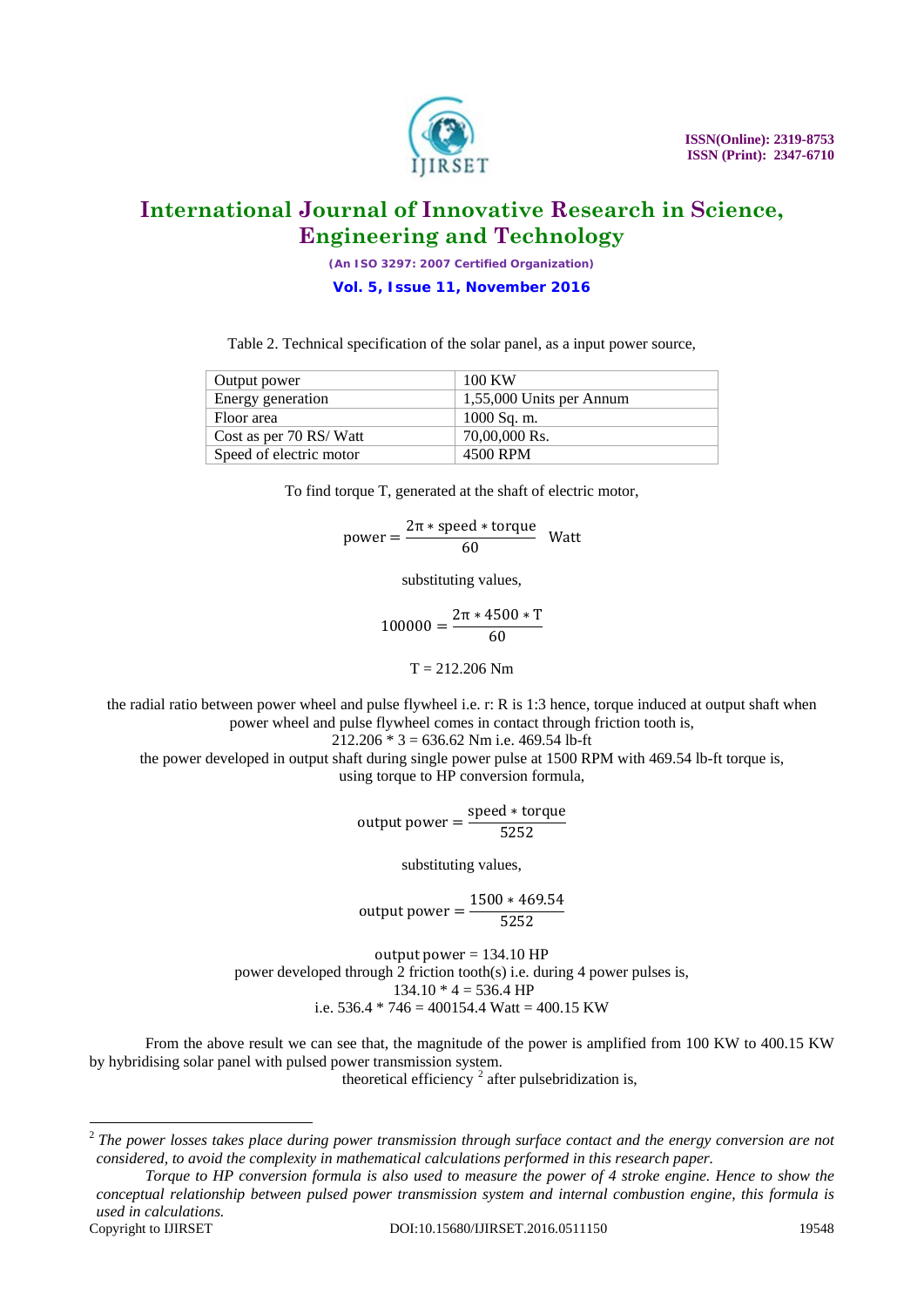

*(An ISO 3297: 2007 Certified Organization)* **Vol. 5, Issue 11, November 2016**

efficiency  $\eta = \frac{\text{output power}}{\text{input power}} * 100$ 

substituting values,

 $\eta = \frac{400.15}{100} * 100$ 

 $\eta = 400.15 %$ 

Performing theoretical calculation efficiency is going beyond 100%, but even after subtracting the losses takes place during each power pulse and the energy conversion up to 40 % i.e.  $400.15\%$  -  $[4 * 40%] = 240.15\%$ , still efficiency will stand beyond 100%.

Table 3. Results after pulsebridization,

| Excess amplified power   | 300.15 KW (Excluding input power) |
|--------------------------|-----------------------------------|
| Excess energy generation | 4,65,233 Units per Annum          |
| Saving in land area      | 3000 Sq. m.                       |

#### **3.2 Pulsebridization of wind power generation system:**

Structural arrangement for pulsebridization of wind turbine is similar to that of used for solar panels, only the difference is that solar panel is replaced by the wind turbine. If the wind turbine having output power capacity of 100 KW is pulsebridized using pair of pulse flywheel having 2 number of friction tooth(s) and power wheel with radial ratio R:  $r = 3$ : 1, then it will give approximate amplified power output of 400.15 KW as same as pulsebridized solar panels. Because of same considerations used in pulsebridization of solar power system, there is no need to perform separate calculations.

Due to generation of excess output power from pulsebridized wind power generation system, we can save more land space and that land space can be utilise for tree plantation, this methodology and ideology will save and beautify our environment.

### **3.3 Pulsebridization of coal powered, nuclear powered, Gas powered, Hydro powered and I. C. Engine powered power generation systems:**

Steam turbine, gas turbine, hydro turbine and I. C. Engine are the mechanical devices comprises high speed rotating shaft. These devices converts mechanical energy into electrical energy using generators. Due to high speed rotating shaft, turbines can be used as prime mover for pulsebridization. By considering turbines and I. C. engines as a prime mover, pulsebridization is parted into two types:

### • *Collaborated pulsebridization:*

Here, the prime mover directly transmits the power impulsively to the shaft of generator, to amplify the magnitude of received power by means of pulsed power transmission mechanism. In this pulsebridization, prime mover used in system directly takes part in pulsed power transmission.

• *Separated pulsebridization:*

Here, the power generated by the primary power generation system is used as a input power for the pulsed power transmission system, where received power is amplified. In this pulsebridization, pulsed power transmission system used as secondary power generation system; which is depend upon the functionality of primary power generation system.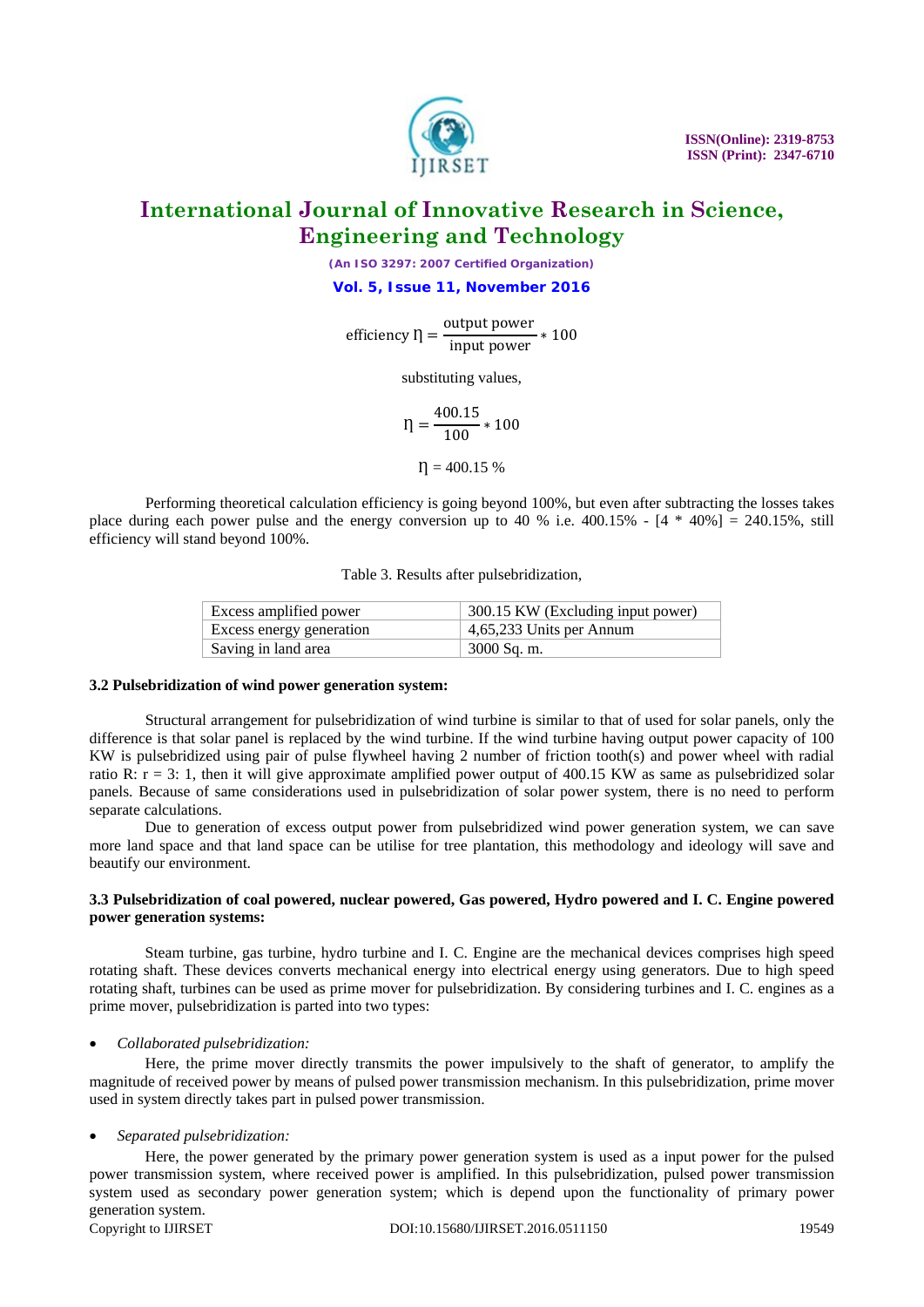

*(An ISO 3297: 2007 Certified Organization)* **Vol. 5, Issue 11, November 2016**

### **3.3.1 Collaborated pulsebridization:**



Fig. 5. collaborated pulsebridized steam turbine system

As shown in Fig. 5, in collaborated pulsebridized steam turbine system, the power wheel is mounted on rotating shaft of the turbine. Boiler is connected to the steam turbine and supplies steam. the central axis of rotation of the power wheel and the turbine shaft is same. Pulse flywheel is in contact with power wheel through friction tooth(s) with high frictional grip. Pulse flywheel consist 2 friction tooth(s) is mounted on the output shaft. The central axis of rotation of the input shaft of the generator and the pulse flywheel is same, where generator is connected to the output shaft. This system consists only one generator.

Boiler in the system delivers high saturated pressurized steam to the turbine. Turbine converts the energy of steam into mechanical energy and the shaft of the turbine starts to rotate, this results into rotation of the power wheel. The power wheel transmits energy to the pulse flywheel impulsively through friction tooth(s), due to impulsive power transmission, excess energy get developed at the output shaft. The energy developed in pulse flywheel mounted on output shaft, is then transmitted to the generator where it is converted into electrical energy.

| Table 4. Technical specification of steam turbine as a prime mover, |
|---------------------------------------------------------------------|
|---------------------------------------------------------------------|

| Power output                  | 110 KW                     |
|-------------------------------|----------------------------|
| Speed of turbine shaft        | 4500                       |
| Diameter of turbine blades    | 400 mm                     |
| Fuel consumption rate (24 hr) | 1544 kg/day (D grade coal) |

torque T, generated in turbine shaft is,

$$
110000 = \frac{2\pi * 4500 * T}{60}
$$

#### $T = 233.427$  Nm

the radial ratio between power wheel and pulse flywheel i.e. r: R is 1:3 hence, torque induced at output shaft when power wheel and pulse flywheel comes in contact through friction tooth is,

233.427 \* 3 = 700.28 Nm i.e. 516.50 lb-ft

the power developed in output shaft during single power pulse at 1500 RPM with 516.50 lb-ft torque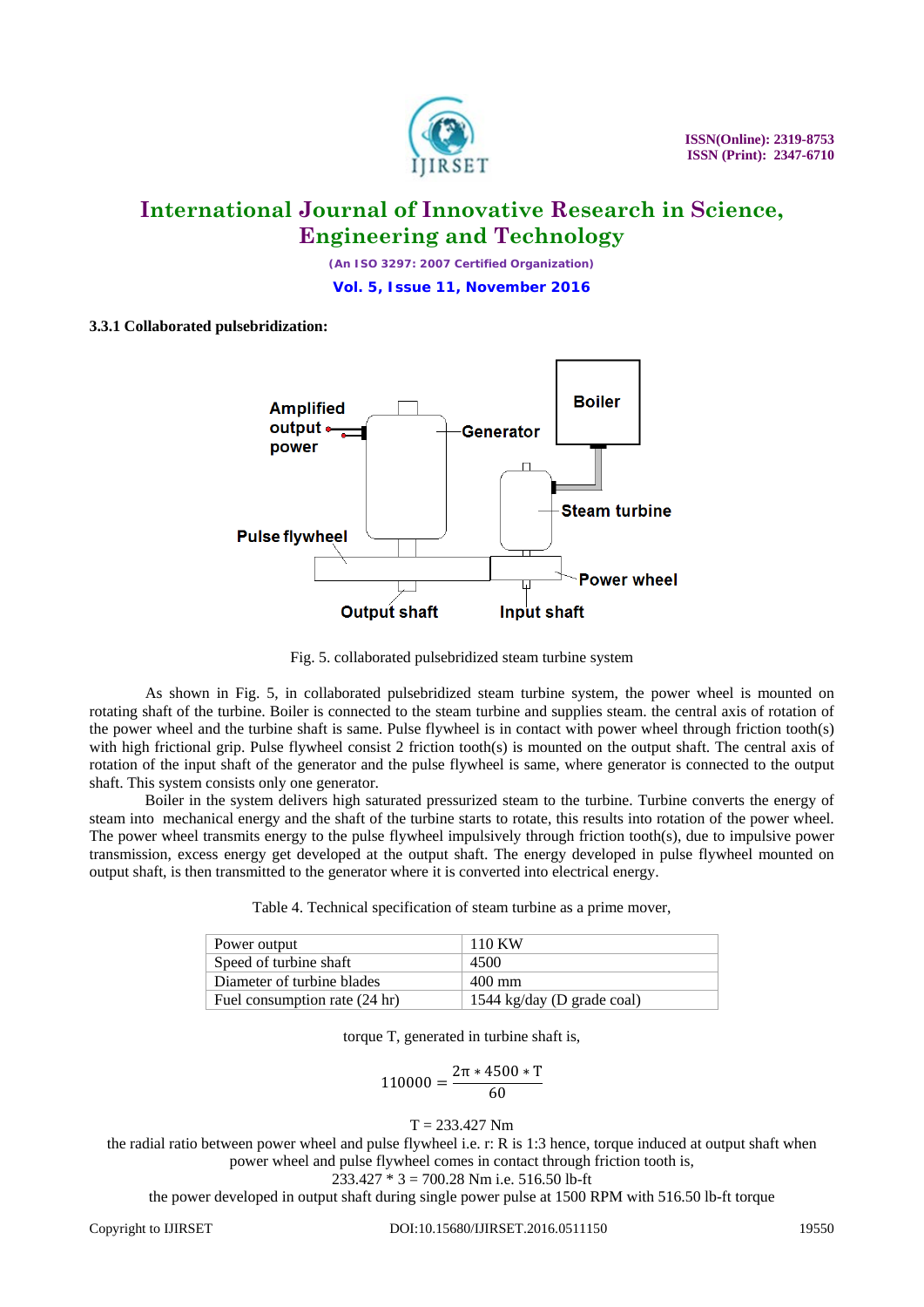

*(An ISO 3297: 2007 Certified Organization)* **Vol. 5, Issue 11, November 2016**

using torque to HP conversion formula,

 $power = \frac{speed * torque}{5252}$ 

 $power = \frac{1500 * 516.50}{5252}$ 

 $power = 147.51$  HP power developed through  $\overline{2}$  friction tooth(s) i.e. during 4 power pulses is,  $147.51 * 4 = 590.04$  HP i.e.  $590.04 * 746 = 440169.84$  Watt = 440.17 KW

From the above performed calculations we can see that 110 KW capacity steam turbine can generate 440.17 KW i.e. nearly 4 times excess than its actual capacity when pulsebridized using collaborated pulsebridization with 2 toothed pulse flywheel.

theoretical efficiency of collaborated pulsebridized system is,

efficiency  $\eta = \frac{\text{output power}}{\text{input power}} * 100$  $I = \frac{440.17}{110} * 100$  $\eta = 400.15 %$ 

now,

saving of coal per day: 440.17 - 110 = 330.17 KW

We generate 330.17 KW of excess power using pulsebridization, hence approximate saving in coal consumption,

 $330.17 / 110 = 3$ 

 $1544 * 3 = 4632$  Kg/ day approximately.

#### **3.3.2 Separated pulsebridization:**

As shown in following Fig. 6, separated pulsebridized steam turbine system consists of primary power generation system and secondary power generation system. Primary power generation system comprises primary generator, steam turbine and boiler, and secondary power generation system i.e. pulsed power transmission system comprises secondary generator, electric motor and pair of power wheel and pulse flywheel. The boiler is connected to the steam turbine, wherein the shaft of the turbine is coupled with the generator. The electric motor is connected to the output terminals of the primary generator. Power wheel is mounted on the shaft of the electric motor. The input power capacity of electric motor is same as that of output power capacity of primary generator. Pulse flywheel consisting of 2 friction tooth(s) is mounted on the shaft of the secondary generator. Pulse flywheel is connected with the power wheel through friction tooth(s) with high frictional grip.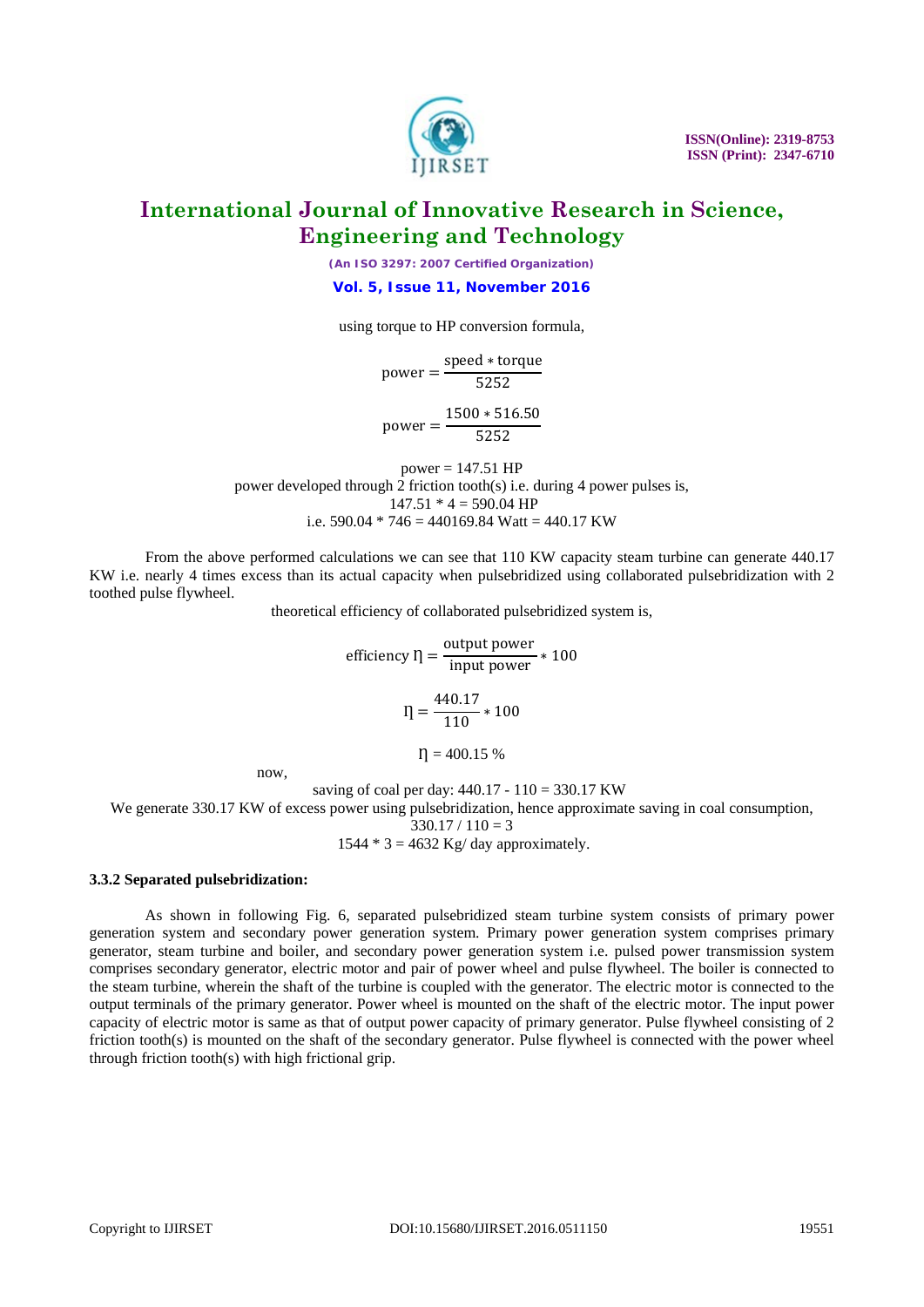

*(An ISO 3297: 2007 Certified Organization)* **Vol. 5, Issue 11, November 2016**



Fig. 6. separated pulsebridized steam turbine system

Boiler delivers saturated high pressurised steam to the turbine, this results into rotation of the turbine shaft. The turbine shaft transmits its mechanical energy to the primary generator through coupling, where primary generator converts received energy into electrical energy. The output terminals of the primary generator are connected with the electric motor where again the electrical energy is converted into mechanical energy. The power wheel transmits the energy to pulse flywheel impulsively using surface contact through friction tooth(s). Secondary generator converts the energy gained from pulse flywheel into electrical energy again, where the output power obtained from the secondary generator is amplified output power.

Table 5. Technical specification of system for primary energy source,

| Power output from primary generator | 110 KW                     |
|-------------------------------------|----------------------------|
| Speed of turbine shaft              | 4500                       |
| Input power to the electric motor   | 110 KW                     |
| Fuel consumption rate               | 1544 kg/day (D grade coal) |

Here,

The turbine having power capacity 110 KW converts mechanical energy into equivalent electrical energy using primary generator. 110 KW power is again converted into mechanical power by means of equal capacity electric motor. This means that in separated pulsebridized steam turbine system, power 110 KW is feed into pulsed power transmission system after mechanical- electrical- mechanical energy conversion, hence as similar to collaborated pulsebridized steam turbine system, the amplified output power from secondary generator will be 440.17 KW with an system efficiency of 400.15% and the saving of the burning coal will be 4632 Kg/ day approximately.

The both systems, collaborated pulsebridized steam turbine system and the separated pulsebridized steam turbine possesses advantages over each other due to their constructional and functional characteristics:

- [01] Cost of installation for collaborated pulsebridization is less than the separated pulsebridization because it does not require secondary generator and separate electric motor to run pulsed power transmission mechanism.
- [02] Cost of installation of separated pulsebridized system is near about twice, than the cost required to install collaborated pulsebridized system.
- [03] The separated pulsebridized system requires high maintenance.
- [04] Floor area required to install collaborated pulsebridized system is half than the floor area required to install separated pulsabridised system.
- [05] The separated pulsebridized system posses one huge advantage over collaborated pulsabridised system, is that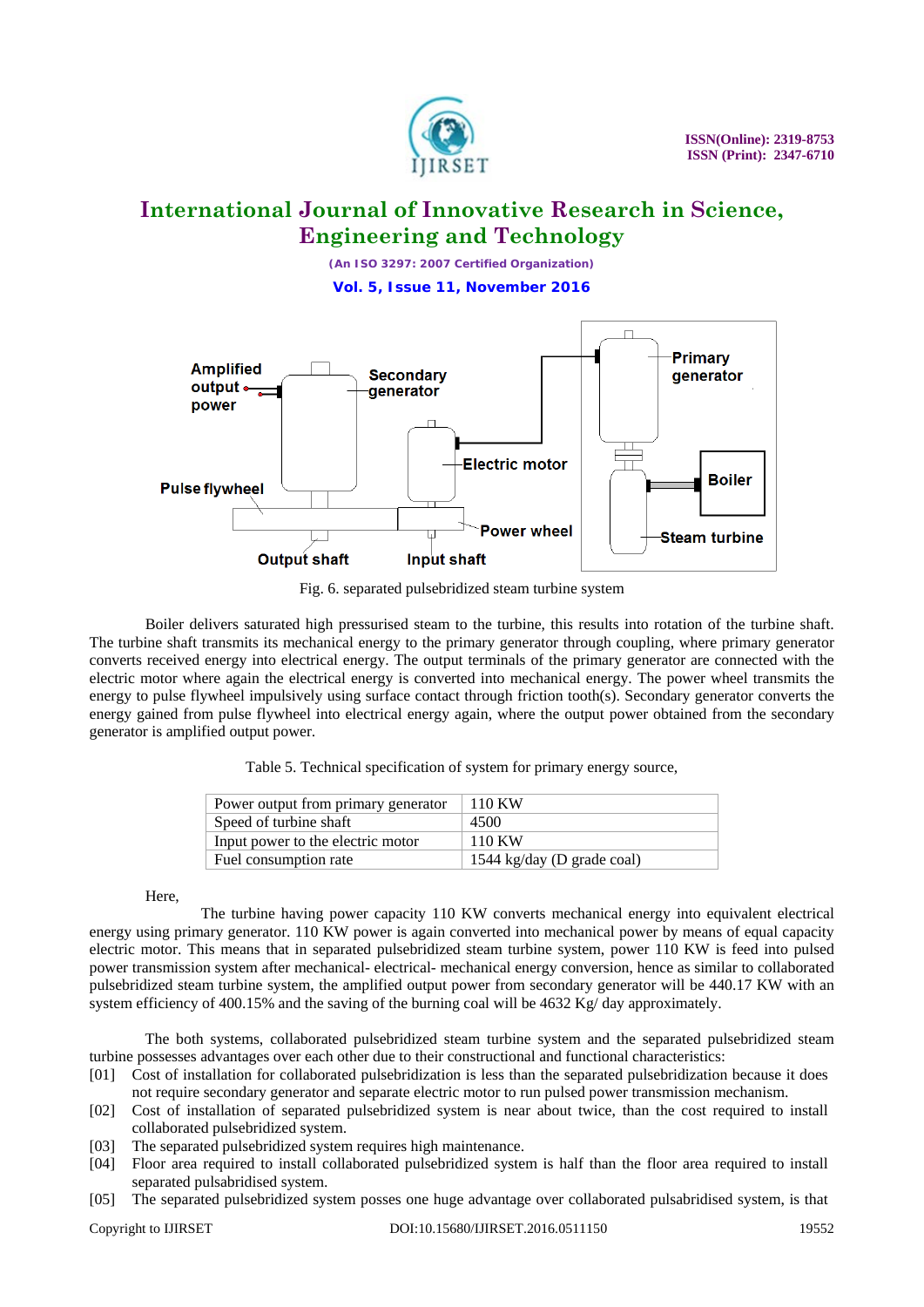

*(An ISO 3297: 2007 Certified Organization)*

**Vol. 5, Issue 11, November 2016**

the pulsed power transmission system can be disassembled from the primary generator, and remaining system can be used as thermal power generation plant when required but, it is not possible or very complex to disassemble pulsed power transmission mechanism in collaborated pulsebridized system.

- [06] High capacity power generating devices and systems can be manufactured in compact size by using collaborated pulsebridized system.
- [07] The overall system efficiency of the collaborated pulsebridized system is higher than the separated pusabridized system, because in separated pulsebridized system energy losses takes place during frequent energy conversion .
- [08] Multiple pulsebridization is possible in both collaborated pulsebridized steam system and the separated pulsebridized system. (*it has a limit*.)

Similarly, using I. C. engine, gas turbine and hydro turbine as a prime mover in pulsabridization, we can save our available natural energy resources, fossil fuels on large scale and also we can minimise carbon emission by increasing efficiency of the power generating systems.

### **IV. MULTIPLE PULSEBRIDIZATION**

Multiple pulsebridization is the continuous amplification process of the electrical power received from the primary generator or other available energy source, using two or more pulsed power transmission systems. According to arrangement of the pulsed power transmission systems, multiple pulsebridization is parted into two types:

- Series multi-pulsebridization.
- Parallel multi-pulsebridization.

### **4.1 Series multi-pulsebridization***:*

In series multi- pulsebridization energy has to go through continuous electrical- mechanical- electrical energy conversion, because of two or more pulsed power transmission systems are connected in series.



Fig. 7. series multi-pulsebridized system

In above Fig. 7, 3 stage series multi-pulsebridized arrangement is shown. The input power required to run series multi-pulsebridized system, is gained from available energy source or from primary generator. Series multi-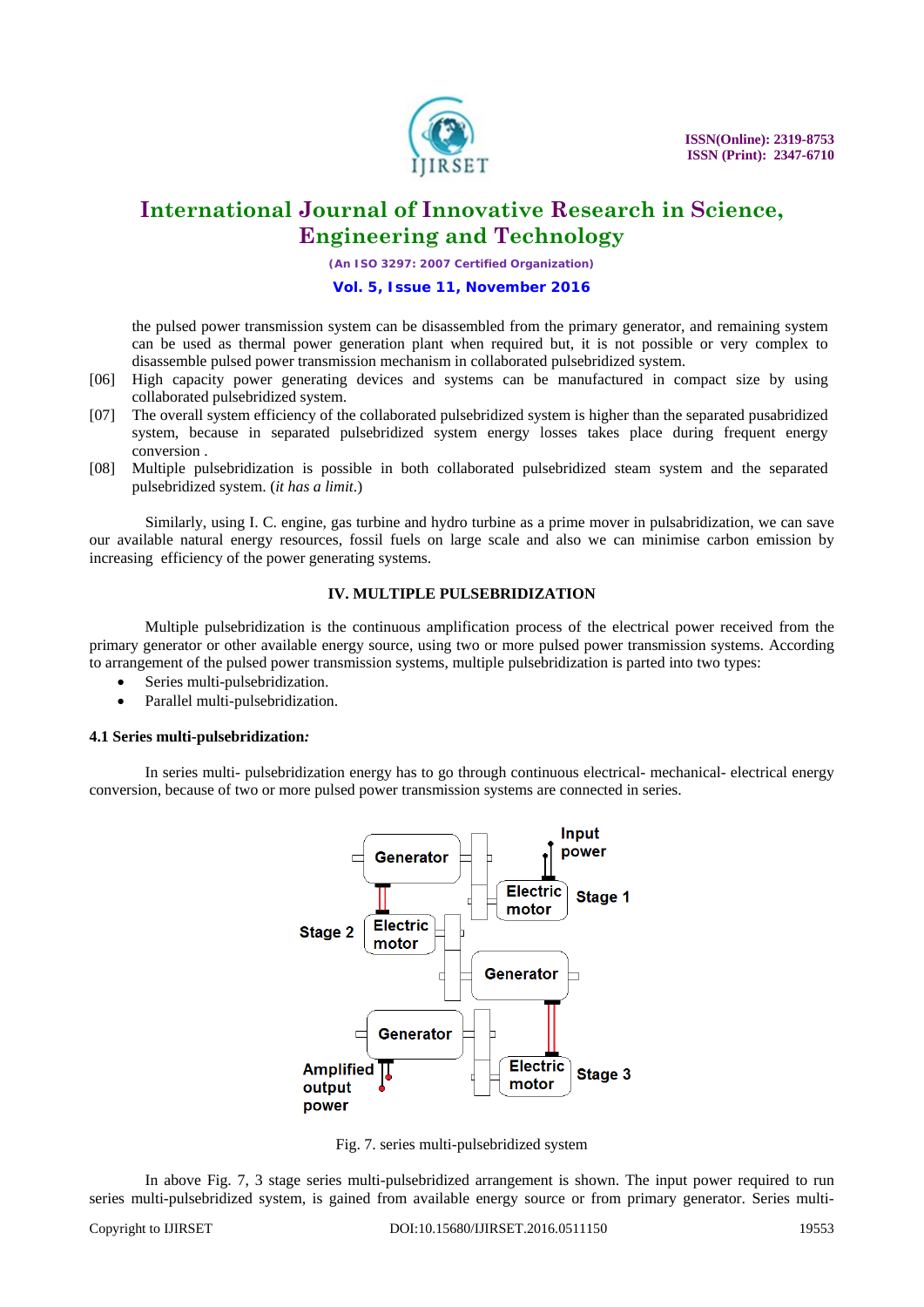

*(An ISO 3297: 2007 Certified Organization)*

#### **Vol. 5, Issue 11, November 2016**

pulsebridized system consist of at least 2 stages for power amplification process. Each stage is consist of electric motor, generator and pair of pulse flywheel and power wheel i.e. pulsed power transmission system. Power wheel is mounted on the shaft of electric motor, while pulse flywheel is mounted on the shaft of generator. In this type of arrangement, the electric motor present in next stage receives the input power from the generator present in previous stage, hence the power capacity of electric motor is equal or slightly greater than the output power capacity of generator present in previous stage. The components of the 3 stage series multi- pulsebridized system are,

Table 6. Components in series multi- pulsebridized system,

| Components in stage 1 | first electric motor, first generator, first pair of power wheel |
|-----------------------|------------------------------------------------------------------|
|                       | and pulse flywheel                                               |
| Components in stage 2 | second electric motor, second generator, second pair of          |
|                       | power wheel and pulse flywheel                                   |
| Components in stage 3 | third electric motor, third generator, third pair of power       |
|                       | wheel and pulse flywheel                                         |
|                       |                                                                  |

Stage 1:

In this stage, first electric motor receives the input power from primary energy sources and impulsively transmits it to the input shaft of the first generator through first pair of power wheel and pulse flywheel. Stage 2:

In stage 2, the second electric motor receives amplified output power as a input power from the first generator, and impulsively transmits it to the input shaft of the second generator by using second pair of power wheel and pulse flywheel.

### Stage 3:

In this stage, third electric motor receives amplified output power as a input power from the second generator, and impulsively transmits it to the input shaft of the third generator by means of third pair of power wheel and pulse flywheel. The last generator in this type of arrangement, gives overall amplified power output since it is present in last stage of system.

Table 7. Primary technical specifications for the components in series multi-pulsebridized system,

| Input power to first electric motor | $2$ HP   |
|-------------------------------------|----------|
| Speed of electric motor             | 4500 RPM |
| Speed of generator shaft            | 1500 RPM |
| Number of friction tooth $(s)$      |          |

Now, [01] For stage 1:

> first electric motor receives  $2$  HP = 1492 Watt power from the available energy source, the first electric motor transmits the power 1492 Watt impulsively to the pulse flywheel at 4500 RPM. torque T, developed at the shaft of first electric motor is,

$$
1492 = \frac{2\pi * 4500 * T}{60}
$$

 $T = 3.17$  Nm

the radial ratio between power wheel and pulse flywheel i.e. r: R is 1:3. Hence, torque induced at the shaft of first generator when power wheel and pulse flywheel comes in contact through friction tooth is,

### $3.17 * 3 = 9.51$  Nm i.e. 7.01 lb-ft

Copyright to IJIRSET **DOI:10.15680/IJIRSET.2016.0511150** 19554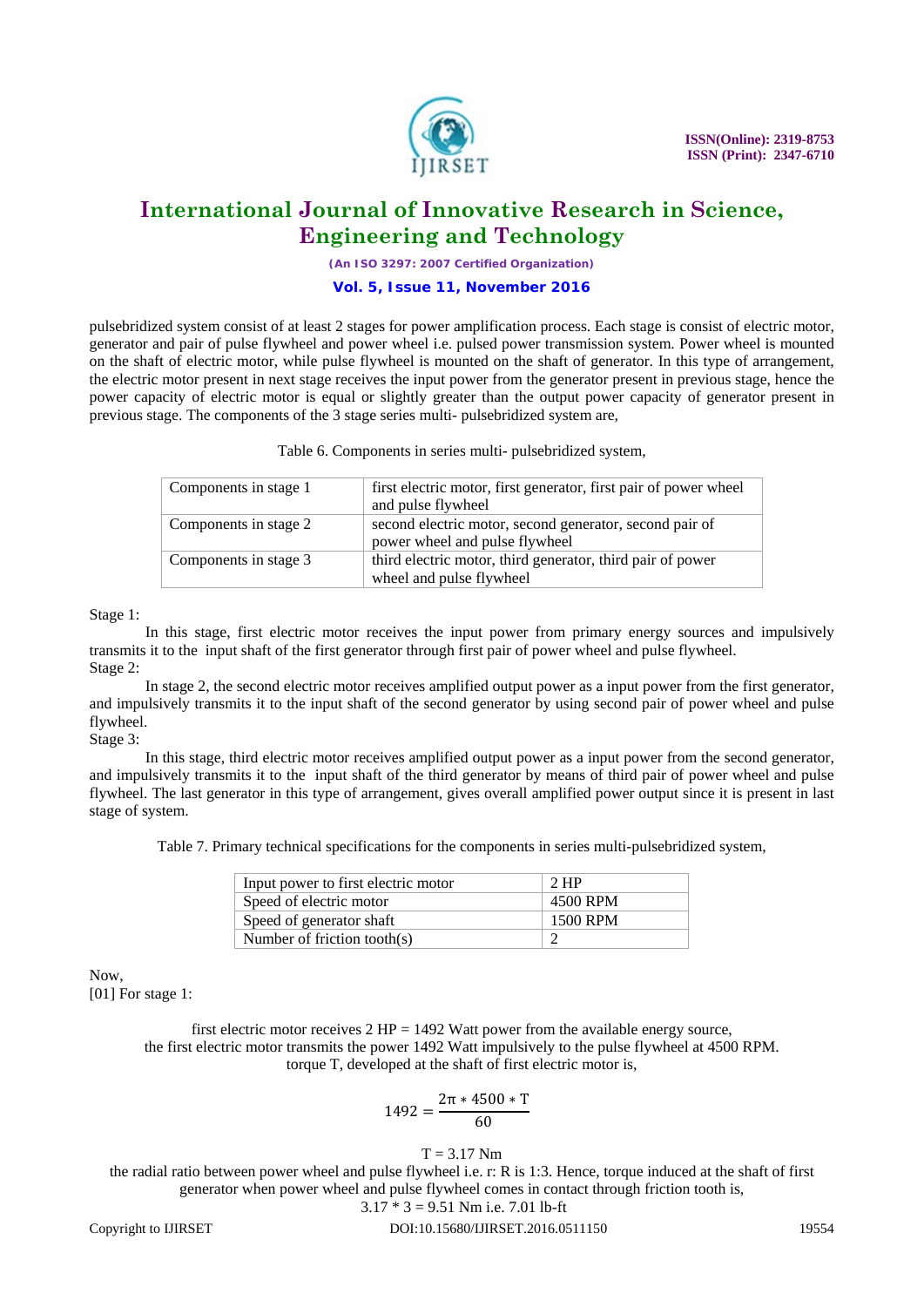*(An ISO 3297: 2007 Certified Organization)*

**Vol. 5, Issue 11, November 2016**

Now,

power developed in first generator shaft during single power pulse, at 1500 RPM with 7 lb-ft torque is,

 $power = \frac{Speed * Torque}{5252}$  $power = \frac{1500 * 7}{5252}$ Power =  $1.99$  HP =  $2$  HP

total power developed in first generator during complete  $720^0$  rotation i.e. during 4 power pulses is,  $2* 4 = 8 HP = 5968$  Watt

amplified output power from the first generator is 5968 Watt

[02] For stage 2:

input power received by second electric motor = 5968 Watt torque T, developed in the shaft of second electric motor at 4500 RPM is,

$$
5968 = \frac{2\pi * 4500 * T}{60}
$$

 $T = 12.66$  Nm

the radial ratio between power wheel and pulse flywheel i.e. r: R is 1:3. Hence, torque induced at the shaft of second generator when power wheel and pulse flywheel comes in contact through friction tooth is,  $12.66 * 3 = 37.98$  Nm i.e. 28.0 lb-ft

Now,

power developed in second generator shaft during single power pulse, at 1500 RPM with 28 lb-ft torque is,

 $power = \frac{Speed * Torque}{5252}$  $power = \frac{1500 * 28}{5252}$ 

Power =  $7.99$  HP i.e.  $8$  HP

total power developed in second generator during complete  $720^{\circ}$  rotation i.e. during 4 power pulses is,  $8 * 4 = 32$  HP = 23872 Watt amplified output power from second generator is 23872 Watt

[03] For stage 3:

input power received by third electric motor = 23872 Watt torque T, developed in the shaft of third electric motor at 4500 RPM is,

$$
23872 = \frac{2\pi * 4500 * T}{60}
$$



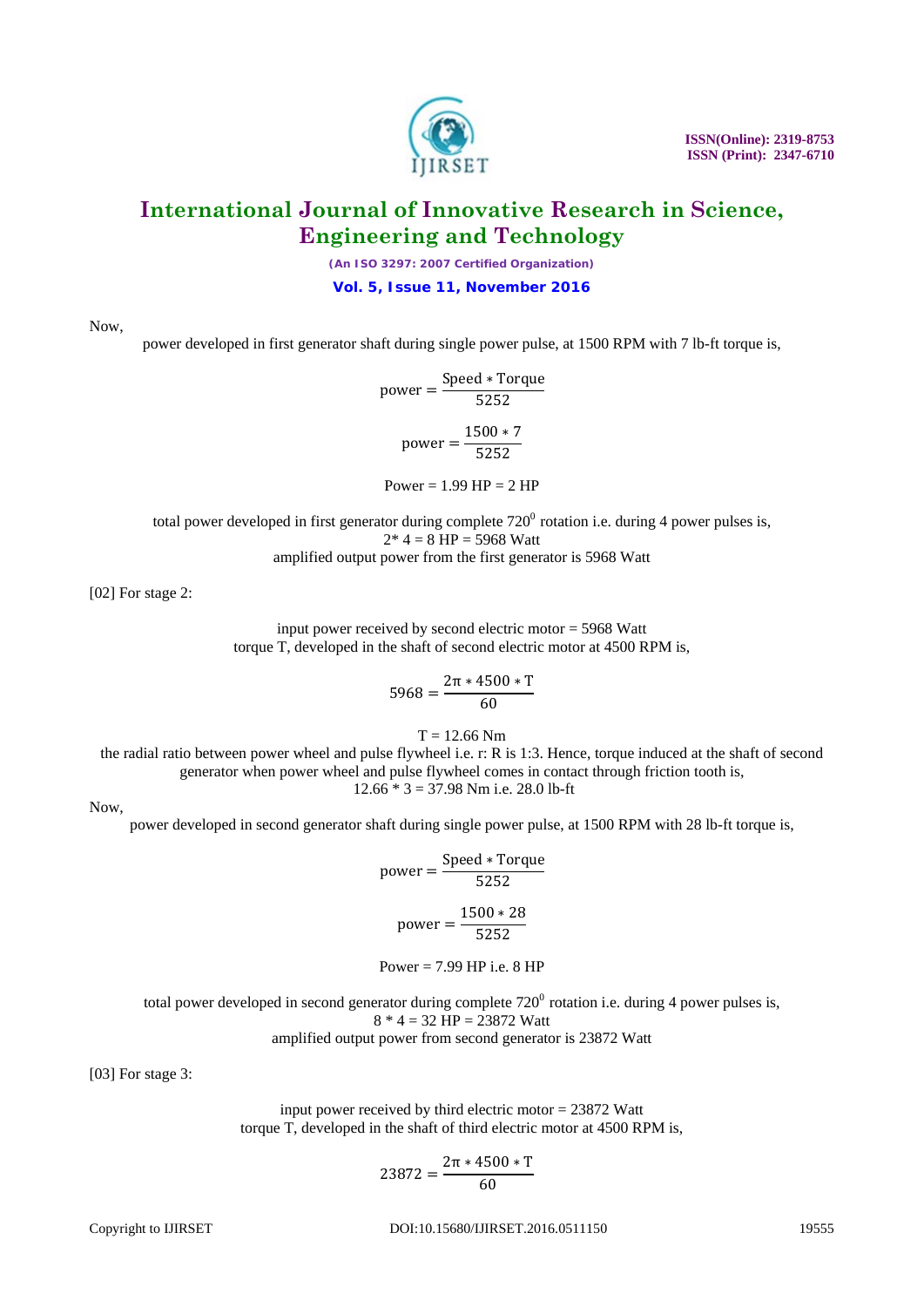*(An ISO 3297: 2007 Certified Organization)*

**Vol. 5, Issue 11, November 2016**

 $T = 50.65$  Nm

the radial ratio between pulse wheel and power flywheel i.e. r: R is 1:3. Hence, torque induced at the shaft of third generator when power wheel and pulse flywheel comes in contact through friction tooth is, 50.65 \* 3 = 151.95 Nm i.e. 112.07 lb-ft

Now,

power developed in third generator shaft during single power pulse, at 1500 RPM with 112.07 lb-ft torque is,

power = 
$$
\frac{\text{Speed} * \text{Torque}}{5252}
$$

$$
\text{power} = \frac{1500 * 112.07}{5252}
$$

Power  $= 32$  HP

total power developed in third generator during complete  $720^0$  rotation i.e. during 4 power pulses is,  $32 * 4 = 128$  HP = 95488 Watt gross theoretical amplified output power from last generator is 95.49 KW hence, theoretical efficiency of series multi-pulsebridized system is,

> efficiency  $\eta = \frac{\text{output power}}{\text{input power}} * 100$  $I = \frac{95.49}{2} * 100$  $\eta = 4774.5 %$

We can observe that, theoretical output power obtained from the calculations performed for series multipulsebridized system is very higher than the input power given to it. It is very easy to construct such a system but, practically it is impossible to run such high efficient system under load condition. *This system and its arrangement is a theoretical concept only*.

Table 8. Required technical specification of the components in series multi-pulsebridized system according to performed calculations, with safety allowance,

| First electric motor  | $2$ HP          |
|-----------------------|-----------------|
| First generator       | 6.5 KW          |
| Second electric motor | 9 <sub>HP</sub> |
| Second generator      | 24.5 KW         |
| Third electric motor  | 33 HP           |
| Third generator       | 96 KW           |

#### **4.2 Parallel Multi-pulsebridization:**

One set of pulsed power transmission is consist of electric motor, generator and pair of power wheel and pulse flywheel i.e. pulsed power transmission system. In parallel multi-pulsebridization, such sets are arranged parallel to each other and the electric motor present in each set receives input power of same magnitude from common energy source separately. The output power of any set is not depend upon functionality of other working sets, present in the same system.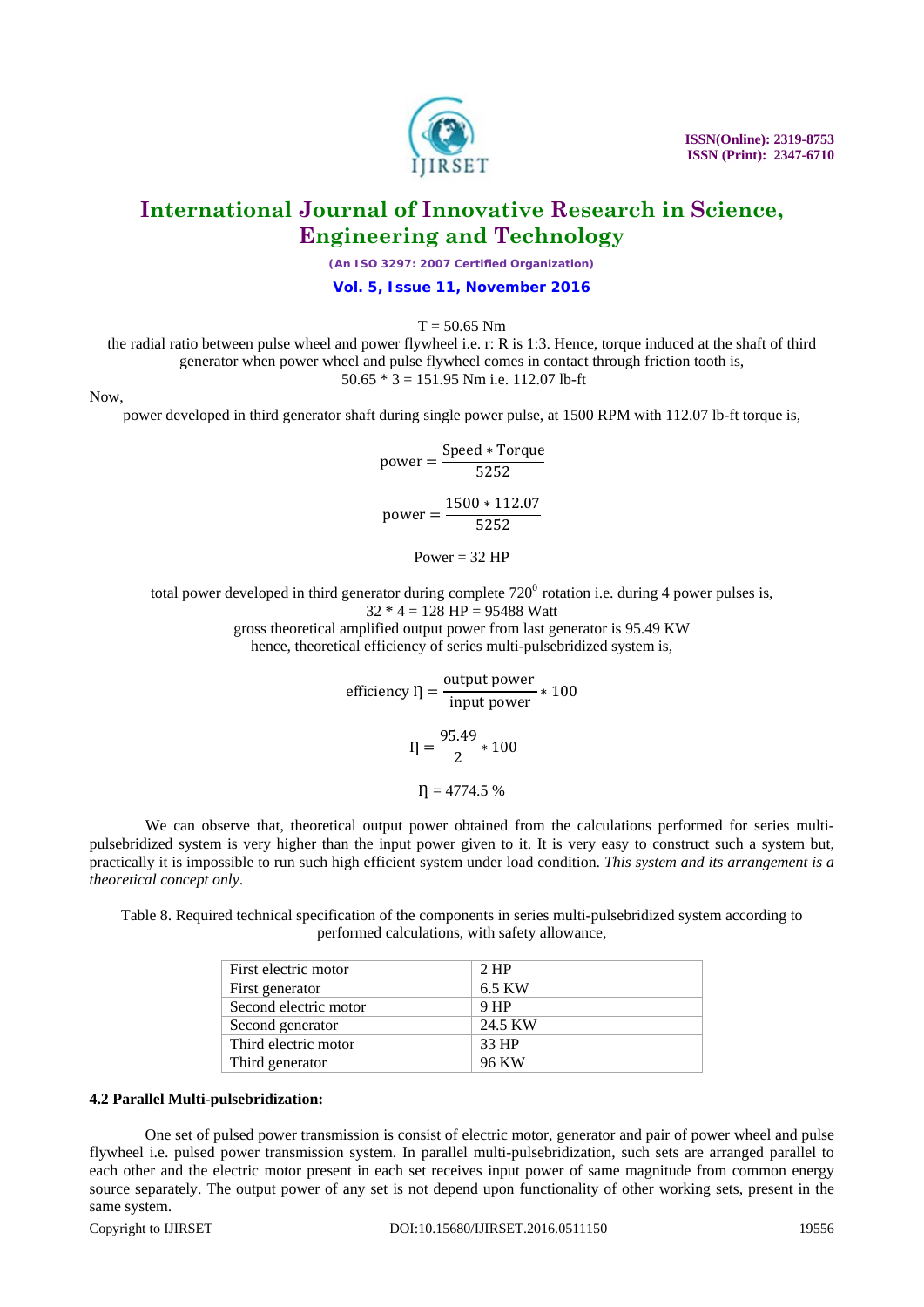

*(An ISO 3297: 2007 Certified Organization)* **Vol. 5, Issue 11, November 2016**



Fig. 8. parallel multi-pulsebridized system

Fig. 8, shows the construction of parallel multi-pulsebridized system having 3 sets. As shown, electric motor in each set receives input power separately from common source, hence even when one or more sets are kept shut down, it will not affect the functionality of remaining sets working in same system. Electric motor in each set receives input power and transmits it impulsively to the corresponding generator through separate pair of power wheel and pulse flywheel. The power wheel is mounted on the shaft of electric motor and the pulse flywheel is mounted on the shaft of generator. Due to impulsive power transmission between power wheel and pulse flywheel, excess energy get induced at the shaft of generator, where generator converts excessive energy into electrical energy. The amplified power developed in each generator present in system is delivered to the common point or can be delivered at separate points.

Table 9. Technical specifications of the components in parallel multi-pulsebridized system,

| Input power to each electric motor | $2$ HP   |
|------------------------------------|----------|
| Speed of electric motor shaft      | 4500 RPM |
| Speed of generator shaft           | 1500 RPM |
| Number of friction tooth $(s)$     |          |

electric motor in each set receives  $2 HP = 1492$  Watt power from the common power source, each electric motor transmits the power 1492 Watt impulsively at 4500 RPM. hence, torque T developed at the shaft of each electric motor is,

$$
1492 = \frac{2\pi * 4500 * T}{60}
$$

### $T = 3.17$  Nm

the radial ratio between power wheel and pulse flywheel i.e. r: R is 1:3. Hence, torque developed at each corresponding generator shaft when power wheel and pulse flywheel comes in contact through friction tooth is,  $3.17 * 3 = 9.51$  Nm i.e. 7 lb-ft

Now,

power developed in each generator shaft during single power pulse at 1500 RPM with 7 lb-ft torque is,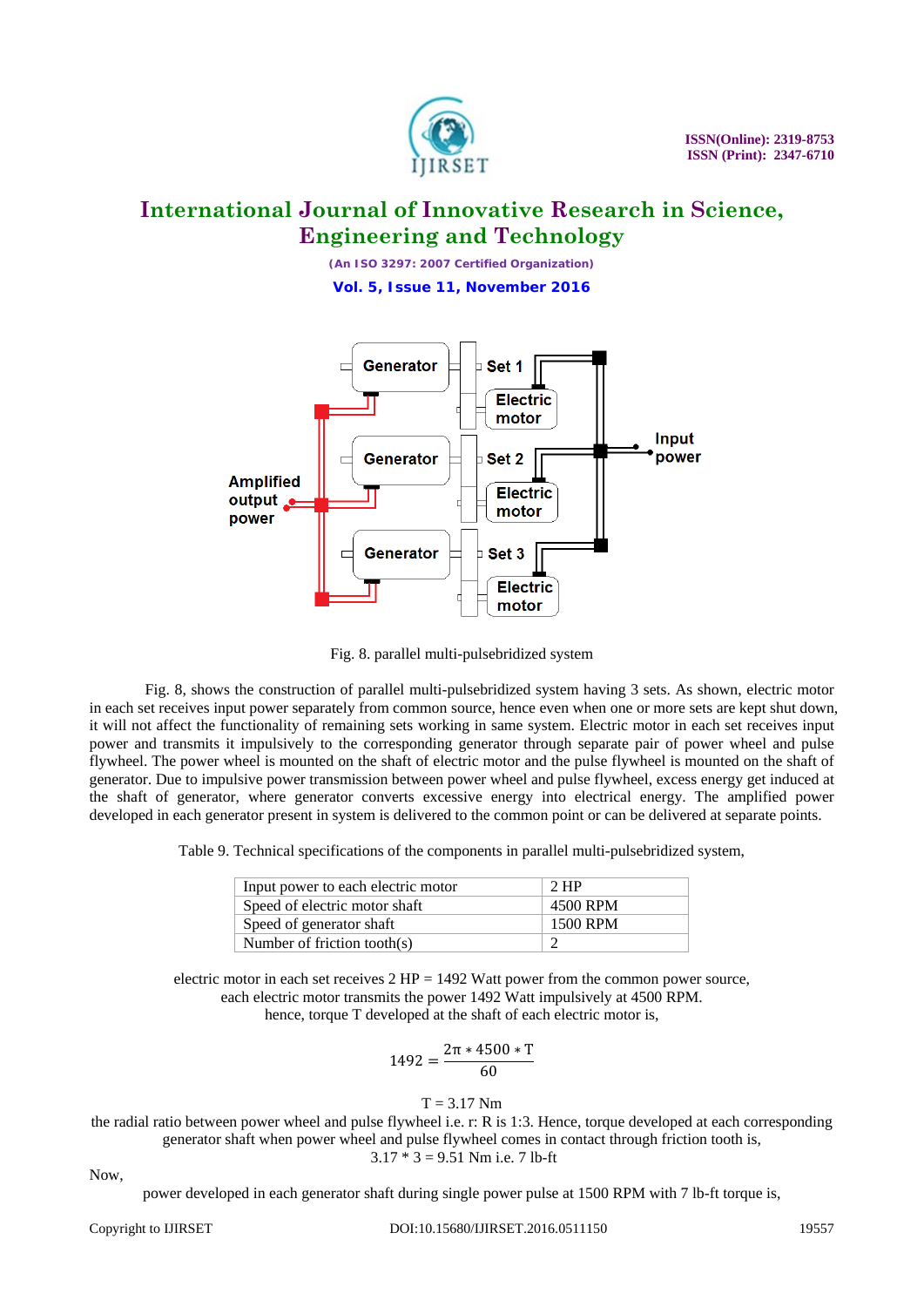*(An ISO 3297: 2007 Certified Organization)* **Vol. 5, Issue 11, November 2016**

 $power = \frac{Speed * Torque}{5252}$ 

 $power = \frac{1500 * 7}{5252}$ 

Power  $= 2$  HP

power developed in each generator during complete  $720^{\circ}$  rotation i.e. during 4 power pulses is,  $2 * 4 = 8 HP = 5968$  Watt gross amplified output power generated by all sets present in system is, 5968  $*$  3 = 17904 Watt = 24 HP

hence, theoretical efficiency of parallel multi-pulsebridized system is,

efficiency  $\eta = \frac{\text{output power}}{\text{input power}} * 100$  $I = \frac{24}{(2 * 3)} * 100$  $\eta = 400\%$ 

From the above performed calculations we can observed that parallel multi-pulsebridized system is less efficient than the series multi-pulsebridized system, but practically parallel multi-pulsebridized system is seems to be feasible to run under load conditions. Parallel multi-pulsebridized system posses advantages over series multipulsebridized system due to their constructional difference:

- [01] Installation cost of the series multi-pulsebridized system is higher than the parallel multi-pulsebridized system, because series multi-pulsebridized system needs high power capacity generators and electric motors.
- [02] Series multi-pulsebridized system requires more maintenance than parallel multi-pulsebridized system.
- [03] In parallel multi-pulsebridized system, one or more sets can be shut down for the repairing or any other purpose, but in series multi-pulsebridized system whole system need to be shut down.
- [04] Under load conditions series multi-pulsebridized system has to face the problem of high speed reduction in generator speed, but in parallel multi-pulsebridized system load get uniformly distributed on each working set due to which problems of speed reduction will not occur.
- [05] Parallel multi-pulsebridized system is more flexible than series multi-pulsebridized system, since all sets present in system are not depend on each other's functionality.
- [06] Practically we cannot run series multi-pulsebridized system having more than 2 stages of pulsed power transmission, but in parallel multi-pulsebridized system we can include more than 3 sets in one system.
- [07] In series multi-pulsebridized system, the maximum load comes on first electric motor present in first stage of pulsed power transmission and have to suffer from heating damages, but in parallel multi-pulsebridized system each electric motors shares the whole load acting on a system.

### **V. REQUIREMENTS FOR PULSEBRIDIZATION**

- [01] Prime mover used in system must be capable to run under load conditions with constant speed and torque.
- [02] There must be higher frictional grip between friction tooth(s) and the contacting surface of intermediate power transmitting component.
- [03] Material of friction tooth and surface of intermediate power transmitting components should posses high

#### Copyright to IJIRSET **DOI:10.15680/IJIRSET.2016.0511150** 19558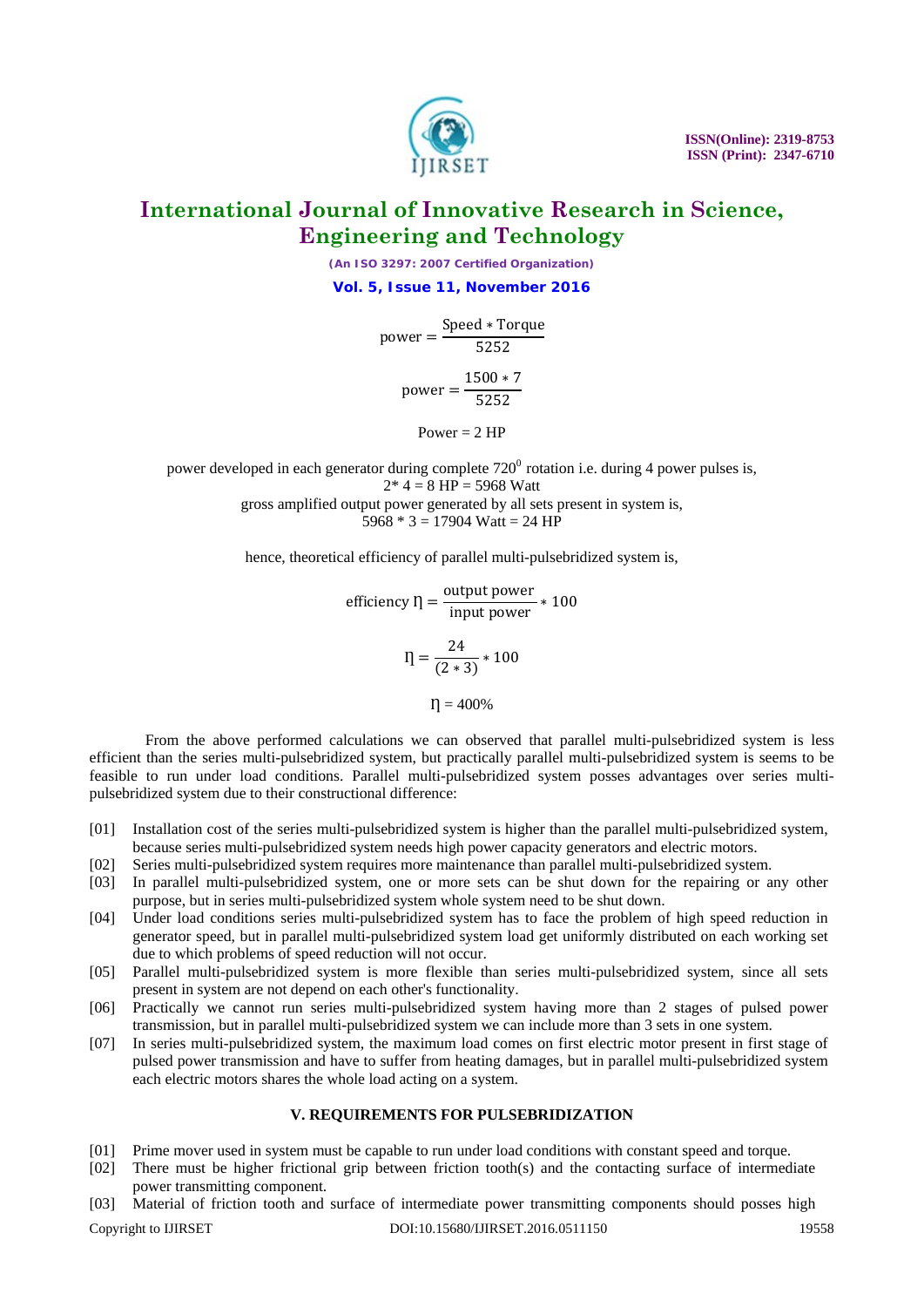

*(An ISO 3297: 2007 Certified Organization)*

#### **Vol. 5, Issue 11, November 2016**

resistant to wear and tear.

- [04] There should be appropriate arrangements for cooling the driving electric motors in the system.
- [05] Presence of gravitational energy is mandatory to obtain excess output.

#### **VI. ADVANTAGES OF PULSEBRIDIZATION**

- [01] It increases the efficiency of current low efficient power generating systems.
- [02] Compact and high power generating systems can be construct using pulsebridization.
- [03] It will help to reduce increasing pollution and carbon emission.
- [04] It gives excessive output power as compare to input power given, this makes feasible to construct the systems having efficiency more than 100%.
- [05] Due to high efficiency power generating systems, wastage of energy resources will reduce, this results into saving of energy resources and environment.
- [06] Maintenance of pulsed power transmission mechanism used in pulsebridization process is less costly.
- [07] Construction and arrangement used for pulsebridization is simple and requires less maintenance.
- [08] There is no geographical limits for pulsebridization, except presence of gravitational energy.
- [09] Cost of pulsebridization is less, hence it is better to pulsebridize old power generation system than to install another new one to fulfil energy demand.
- [10] Multiple pulsebridization gives ability to engineers to build high capacity power plants by providing less amount of energy in minimum budget.

#### **VII. CONCLUSION**

The "pulsebridization" is new methodology which can be easily and effectively used with the current power generating systems. Efficiency of the current power generating systems can be fetch beyond 100% by using pulsebridization. After observing the results obtained from performed calculations for pulsebridized systems, it get clear that even considering various losses takes place during power transmission and energy conversion, we can obtain efficiency more than 100% in actual working conditions. To construct multiple pulsebridized systems, parallel multipulsebridization is practically more feasible to run system under load conditions.

Pulsebridization process is presently theoretical concept base on working of I. C. engine, but if practically constructed and tested then definitely the world we see the new highly efficient technology, the new energy source, which posses the ability to save environment and to fulfill the human demands for which we are looking for.

#### **ACKNOWLEDGEMENT**

I would like to thanks my mother, because of her I can complete my dream. I dedicate my whole research to my mother Sarvodaya (Mamata).

#### **FUNDING**

This research did not receive any specific grant from funding agencies in the public, commercial, or not-forprofit sector.

#### **REFERENCES**

[01]Saurabh Vikas Chaudhari, Pulse Wheel/Flywheel; Contributing New Science For Unbounding Efficiency, To The Era Of Physics!, International Journal of Innovative Research in Science, Engineering and Technology, Vol. 4, Issue 10, October 2015, P. 9635-9643.

[02]Saurabh Vikas Chaudhari, Theory Of Pulsed Power Transmission In Mechanical Engineering: The Law Of Impulsive Power Transmission, International Journal ofInnovative Research in Science, Engineering and Technolog, Vol. 5, Issue 6,June 2016, P 10187-10192.

[03]Saurabh Vikas Chaudhari, Pulse Wheel/ Flywheel; The Hidden Science, For Developing Technologies, International Journal of Innovative Research in Science, Engineering and Technology, Vol. 4, Issue 9, September 2015, P. 8074- 8080.

<sup>[04]</sup>Saurabh Vikas Chaudhari, Effect On Efficiency Of Pulse Wheel/Flywheel, When The Parameter 'Time' Is Considered During Designing, Copyright to IJIRSET **DOI:10.15680/IJIRSET.2016.0511150** 19559